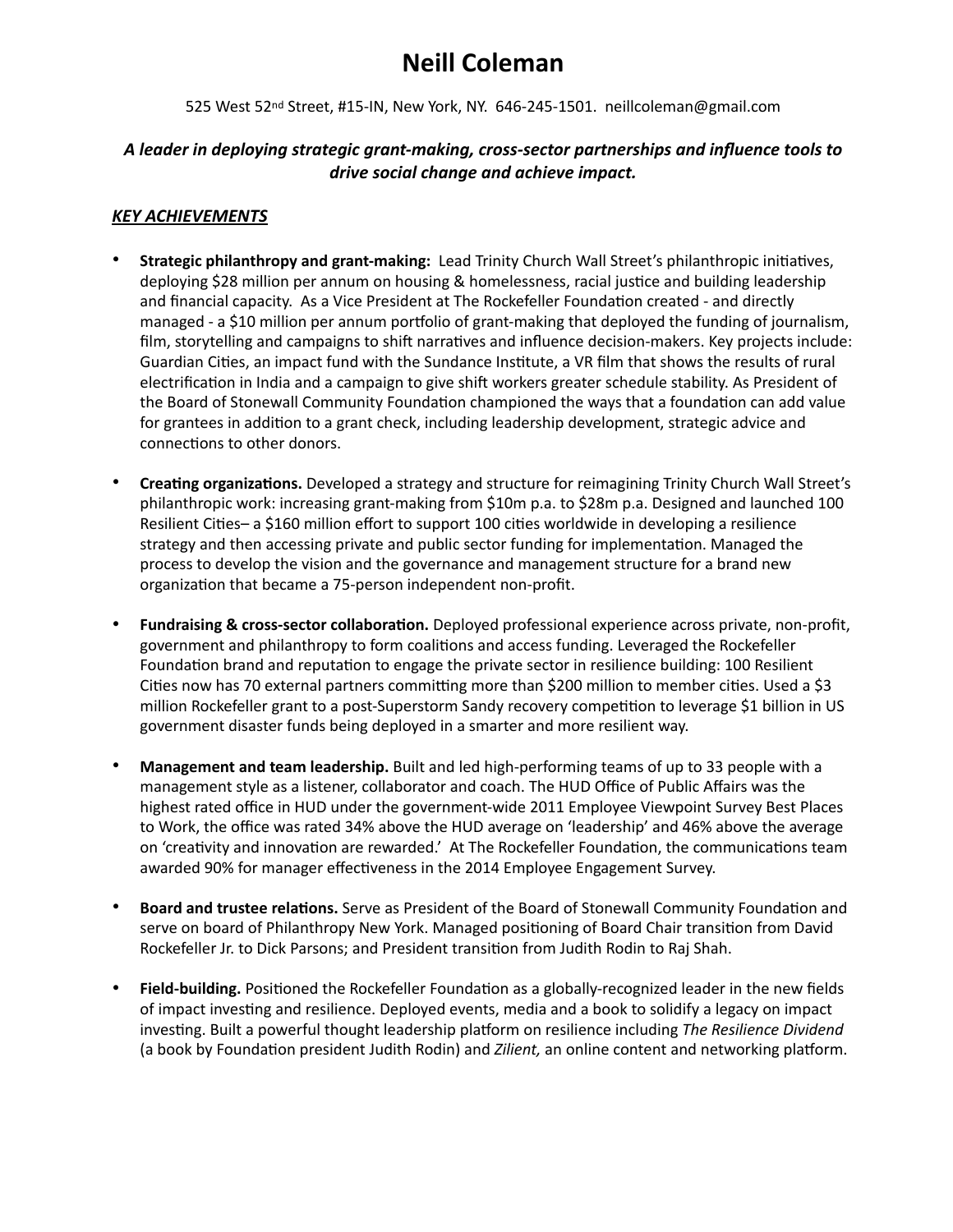### *PROFESSIONAL & LEADERSHIP EXPERIENCE*

### **Trinity Church Wall Street**

## **Chief Philanthropy Officer (2018 - )**

- Lead philanthropic initiatives for a \$8 billion social enterprise, focusing on housing & homelessness, racial justice and building leadership and financial capacity.
- Manage a team of 20+ that awards grants and mission investments in New York City and globally.
- Developed a strategy and structure for reimagining Trinity's philanthropic work, growing giving from \$10 million p.a. to \$28 million p.a. in two years.

## **Mission Magnified (2017 -)**

## **Principal**

Independent consultant in philanthropy and communications. Clients and projects include:

- The Rockefeller Foundation: to develop a plan and recommendations for establishing an alumni network for the foundation.
- The Conrad N. Hilton Foundation: to advise on a  $75<sup>th</sup>$  anniversary strategy.
- Trinity Church Wall Street: to develop a strategy for the church's grant-making, advocacy and affordable housing investments.
- The Oak Foundation: to conduct a strategic assessment of communications grants within the foundation's human rights and immigration program.
- The Network of European Foundations: to evaluate proposals for funding from the European Programme for Integration and Migration.
- SDI (Slum Dwellers International): to develop a strategic communications plan.
- Edelman: to convene Bay Area foundation leaders for a conversation on trust in philanthropy.

## The Rockefeller Foundation (2012 - 2017)

## **Vice President, Global Communications**

- Member of the 6-person Executive Team, setting strategy for \$4 bn foundation with 200 staff.
- Directly managed a \$10 million p.a grant-making portfolio focused on journalism, film, storytelling and campaigns. Set strategy, reviewed proposals, engaged with grantees and evaluated impact.
- Led a 16-person global communications, engagement and knowledge team in New York, Bangkok and Nairobi.
- Represented the Foundation as a speaker at conferences and events, including the Stanford Non-Profit Management Conference, Communications Network, Frank and OECD Mayors & Ministers conference. By-lined articles published in *Washington Monthly* and *Stanford Social Innovation Review.*

## **U.S. Department of Housing and Urban Development (2009 - 2012) Chief External Affairs Officer**

- Led and managed a team of 33 people covering press, stakeholder relations, speechwriting, event planning, and internal comms. Operating budget of \$6 million.
- Served as senior communications advisor and external affairs strategist to cabinet Secretary Shaun Donovan.
- Oversaw planning for secretarial trips, speeches, interviews, congressional testimony.
- Coordinated with the White House, Treasury, Justice on message and strategy.